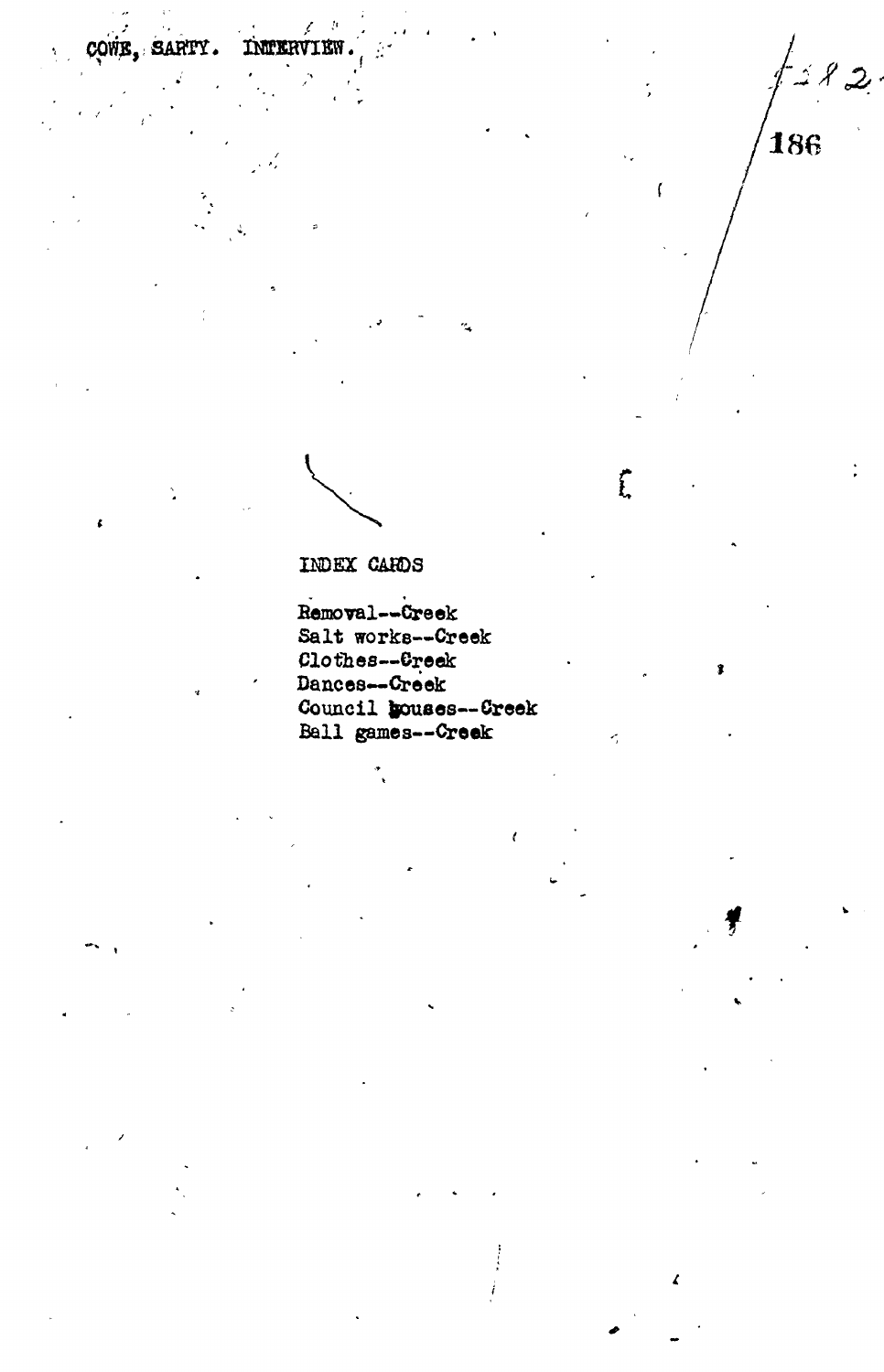OWE. SARTY. **INTERVIEW**

Nettie Cain, and the contract of the contract of  $187'$ Research- Field Worker S-149, March 12, 1937.

Old Indian Days in the Muskogee - Creek Nation Interview with Sarty Cowe, aged Muskogee Indian Effie Factor, his daughter, interpreting.

Sarty Cowe's mother was born on the way  $td$  Indian Territory. His father, Siwaky, was born one year there his parents landed from Alabama. They were both of the upper Muskogees.

Sarty Cowe was born near Wetumka in Hughes County, September 17, 1853. His mother died,in 1872 and his father in 1884.

About 1865 the salt mine was discovered near Wetumka. The people would dig a hole, let the water run in and then boil the water down to pure salt, this was all the salt they had in these days. The mine is located 3 miles from Wetumka, about the center of the new water lake. Sarty said he believed in time the water would become salty.

He served as a Light Horseman in the Muskogee-Creek Nation in 1887.

## CLOTHES

In his early days the men didn't have pants. They wore long.shirts. In the summer they didn't wear any clothes, just a sack cloth around them. The women did not

5282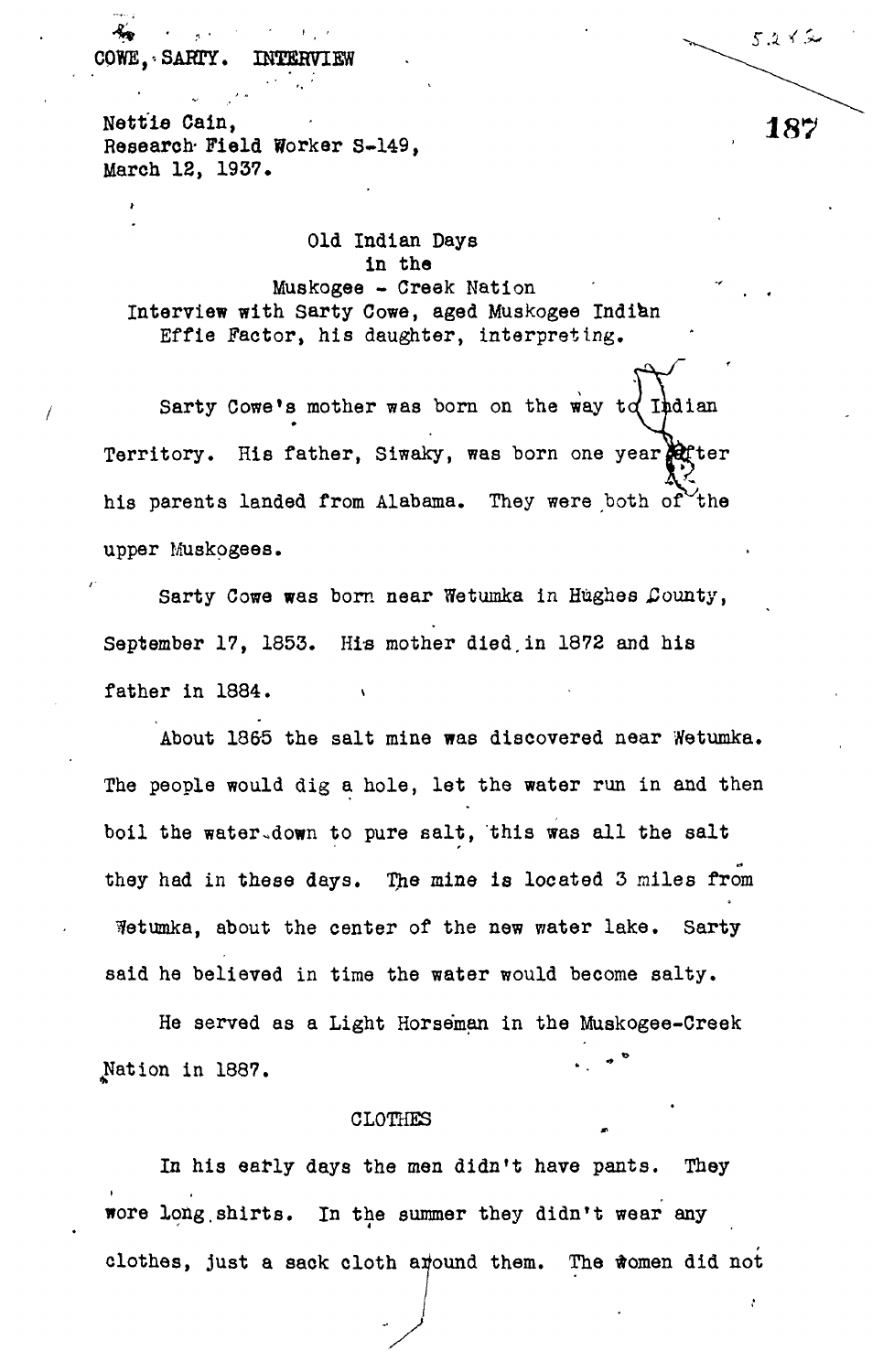unknown.

" 2

know how to sew and make their dresses. They would take the cloth and just wrap it around them. The children were dressed likewise. They never had any shoes,  $\sim$ wore mocassins. Some wore buckskin pants. Men and all, wore their hair in long braids, 'because barber shops were

> CEREMONIAL {Chukko-Fuskee) HOUSS "Sharp-house."

the aarly days the Indians would build a large round house for their annual dances. One of the oldest locations was in Mclntosh County, which was Tucki-batchi, \* on Salt Creek west of Wetumka in Hughes County. This was in 1870. The old location was 4 miles north of Indianola.

## BALL GAMES

When playing ball they would be from 20 to 80 playing. No one wore clothes. All would wear long feathers in their, hair. The one making 20 marks (scores) was the winner. They would bet old clothes on the game. The game was seldom finished, usually ending in a free for all, beating each